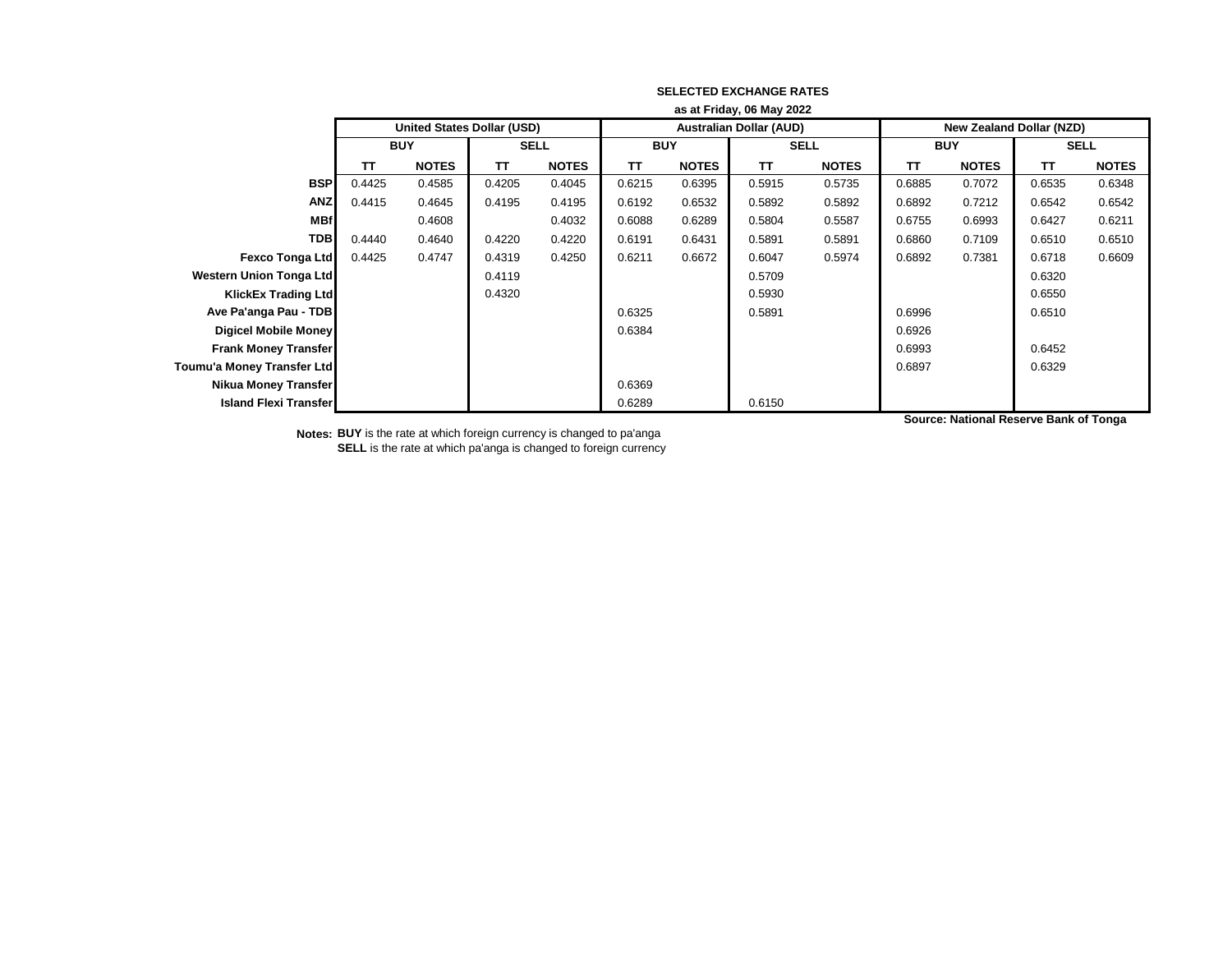|                                | as at Friday, 13 May 2022 |                                   |             |              |            |              |                                |              |                                 |              |             |              |
|--------------------------------|---------------------------|-----------------------------------|-------------|--------------|------------|--------------|--------------------------------|--------------|---------------------------------|--------------|-------------|--------------|
|                                |                           | <b>United States Dollar (USD)</b> |             |              |            |              | <b>Australian Dollar (AUD)</b> |              | <b>New Zealand Dollar (NZD)</b> |              |             |              |
|                                | <b>BUY</b>                |                                   | <b>SELL</b> |              | <b>BUY</b> |              | <b>SELL</b>                    |              | <b>BUY</b>                      |              | <b>SELL</b> |              |
|                                | <b>TT</b>                 | <b>NOTES</b>                      | TΤ          | <b>NOTES</b> | <b>TT</b>  | <b>NOTES</b> | <b>TT</b>                      | <b>NOTES</b> | <b>TT</b>                       | <b>NOTES</b> | <b>TT</b>   | <b>NOTES</b> |
| <b>BSP</b>                     | 0.4370                    | 0.4530                            | 0.4150      | 0.3990       | 0.6360     | 0.6540       | 0.6060                         | 0.5880       | 0.7007                          | 0.7194       | 0.6657      | 0.6470       |
| <b>ANZ</b>                     | 0.4360                    | 0.4590                            | 0.4140      | 0.4140       | 0.6334     | 0.6674       | 0.6034                         | 0.6034       | 0.7008                          | 0.7328       | 0.6658      | 0.6658       |
| <b>MBf</b>                     |                           | 0.4545                            |             | 0.3968       | 0.6353     | 0.6579       | 0.6066                         | 0.5848       | 0.6996                          | 0.7246       | 0.6665      | 0.6452       |
| <b>TDB</b>                     | 0.4385                    | 0.4585                            | 0.4165      | 0.4165       | 0.6335     | 0.6575       | 0.6035                         | 0.6035       | 0.6979                          | 0.7228       | 0.6629      | 0.6629       |
| <b>Fexco Tonga Ltd</b>         | 0.4370                    | 0.4686                            | 0.4265      | 0.4196       | 0.6364     | 0.6831       | 0.6197                         | 0.6117       | 0.7016                          | 0.7515       | 0.6838      | 0.6730       |
| <b>Western Union Tonga Ltd</b> |                           |                                   | 0.4068      |              |            |              | 0.5840                         |              |                                 |              | 0.6427      |              |
| <b>KlickEx Trading Ltd</b>     |                           |                                   |             |              |            |              | 0.6190                         |              |                                 |              | 0.6790      |              |
| Ave Pa'anga Pau - TDB          |                           |                                   |             |              | 0.6476     |              | 0.6035                         |              | 0.7123                          |              | 0.6629      |              |
| <b>Digicel Mobile Money</b>    |                           |                                   |             |              | 0.6494     |              |                                |              | 0.7136                          |              |             |              |
| Toumu'a Money Transfer Ltd     |                           |                                   |             |              |            |              |                                |              | 0.6897                          |              | 0.6329      |              |
| MakaMo'ui Services             |                           |                                   |             |              |            |              |                                |              | 0.6944                          |              | 0.6494      |              |
| Nikua Money Transfer           |                           |                                   |             |              | 0.6579     |              |                                |              |                                 |              |             |              |
| <b>Island Flexi Transfer</b>   |                           |                                   |             |              | 0.6452     |              | 0.6210                         |              |                                 |              |             |              |

**Notes: BUY** is the rate at which foreign currency is changed to pa'anga **SELL** is the rate at which pa'anga is changed to foreign currency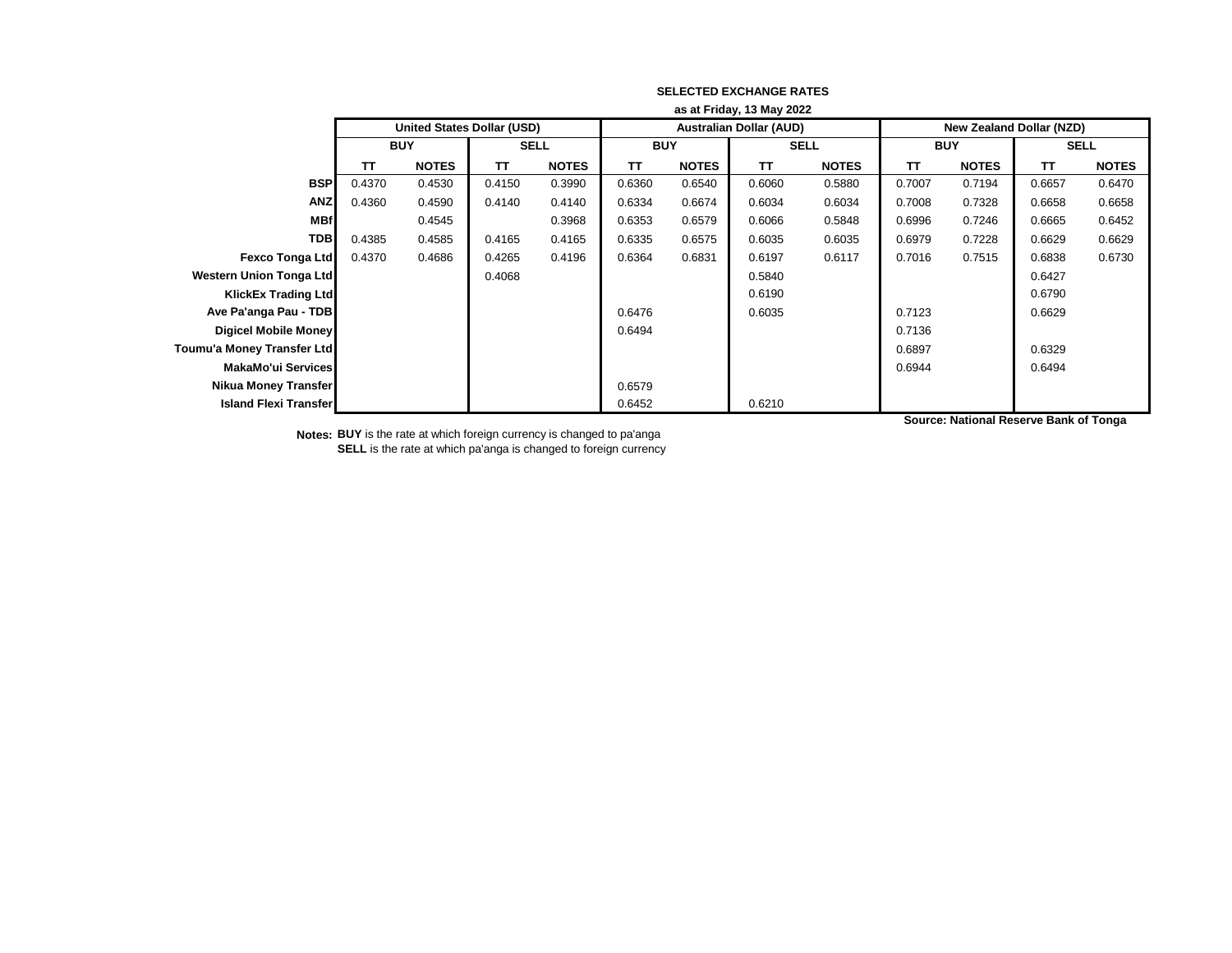|                                  | as at Friday, 20 May 2022 |                                   |             |              |            |              |                                |              |                                 |              |             |              |  |
|----------------------------------|---------------------------|-----------------------------------|-------------|--------------|------------|--------------|--------------------------------|--------------|---------------------------------|--------------|-------------|--------------|--|
|                                  |                           | <b>United States Dollar (USD)</b> |             |              |            |              | <b>Australian Dollar (AUD)</b> |              | <b>New Zealand Dollar (NZD)</b> |              |             |              |  |
|                                  | <b>BUY</b>                |                                   | <b>SELL</b> |              | <b>BUY</b> |              | <b>SELL</b>                    |              | <b>BUY</b>                      |              | <b>SELL</b> |              |  |
|                                  | TΤ                        | <b>NOTES</b>                      | TΤ          | <b>NOTES</b> | <b>TT</b>  | <b>NOTES</b> | TΤ                             | <b>NOTES</b> | <b>TT</b>                       | <b>NOTES</b> | TΤ          | <b>NOTES</b> |  |
| <b>BSP</b>                       | 0.4417                    | 0.4577                            | 0.4197      | 0.4037       | 0.6255     | 0.6435       | 0.5955                         | 0.5775       | 0.6918                          | 0.7105       | 0.6568      | 0.6381       |  |
| <b>ANZ</b>                       | 0.4407                    | 0.4637                            | 0.4187      | 0.4187       | 0.6231     | 0.6571       | 0.5931                         | 0.5931       | 0.6915                          | 0.7235       | 0.6565      | 0.6565       |  |
| <b>MBf</b>                       |                           | 0.4608                            |             | 0.4016       | 0.6247     | 0.6452       | 0.5961                         | 0.5747       | 0.6907                          | 0.7143       | 0.6577      | 0.6369       |  |
| <b>TDB</b>                       | 0.4432                    | 0.4632                            | 0.4212      | 0.4212       | 0.6222     | 0.6462       | 0.5922                         | 0.5922       | 0.6868                          | 0.7117       | 0.6518      | 0.6518       |  |
| <b>Fexco Tonga Ltd</b>           | 0.4417                    | 0.4738                            | 0.4309      | 0.4242       | 0.6264     | 0.6716       | 0.6096                         | 0.6013       | 0.6929                          | 0.7417       | 0.6750      | 0.6642       |  |
| <b>Rowena Financial Services</b> | 0.4397                    |                                   | 0.4237      |              | 0.6235     |              | 0.6024                         |              | 0.6898                          |              | 0.6667      |              |  |
| <b>Western Union Tonga Ltd</b>   |                           |                                   | 0.4090      |              |            |              | 0.7090                         |              |                                 |              | 0.6306      |              |  |
| <b>KlickEx Trading Ltd</b>       |                           |                                   | 0.4290      |              |            |              | 0.6080                         |              |                                 |              | 0.6720      |              |  |
| Ave Pa'anga Pau - TDB            |                           |                                   |             |              | 0.6427     |              | 0.5922                         |              | 0.7067                          |              | 0.6518      |              |  |
| <b>Digicel Mobile Money</b>      |                           |                                   |             |              | 0.6416     |              |                                |              | 0.7084                          |              |             |              |  |
| <b>Frank Money Transfer</b>      |                           |                                   |             |              |            |              |                                |              | 0.7143                          |              | 0.6579      |              |  |
| Toumu'a Money Transfer Ltd       |                           |                                   |             |              |            |              |                                |              | 0.7042                          |              | 0.6329      |              |  |
| MakaMo'ui Services               |                           |                                   |             |              |            |              |                                |              | 0.7042                          |              | 0.6579      |              |  |
| <b>Island Flexi Transfer</b>     |                           |                                   |             |              | 0.6410     |              | 0.6230                         |              |                                 |              |             |              |  |

**Notes: BUY** is the rate at which foreign currency is changed to pa'anga **SELL** is the rate at which pa'anga is changed to foreign currency